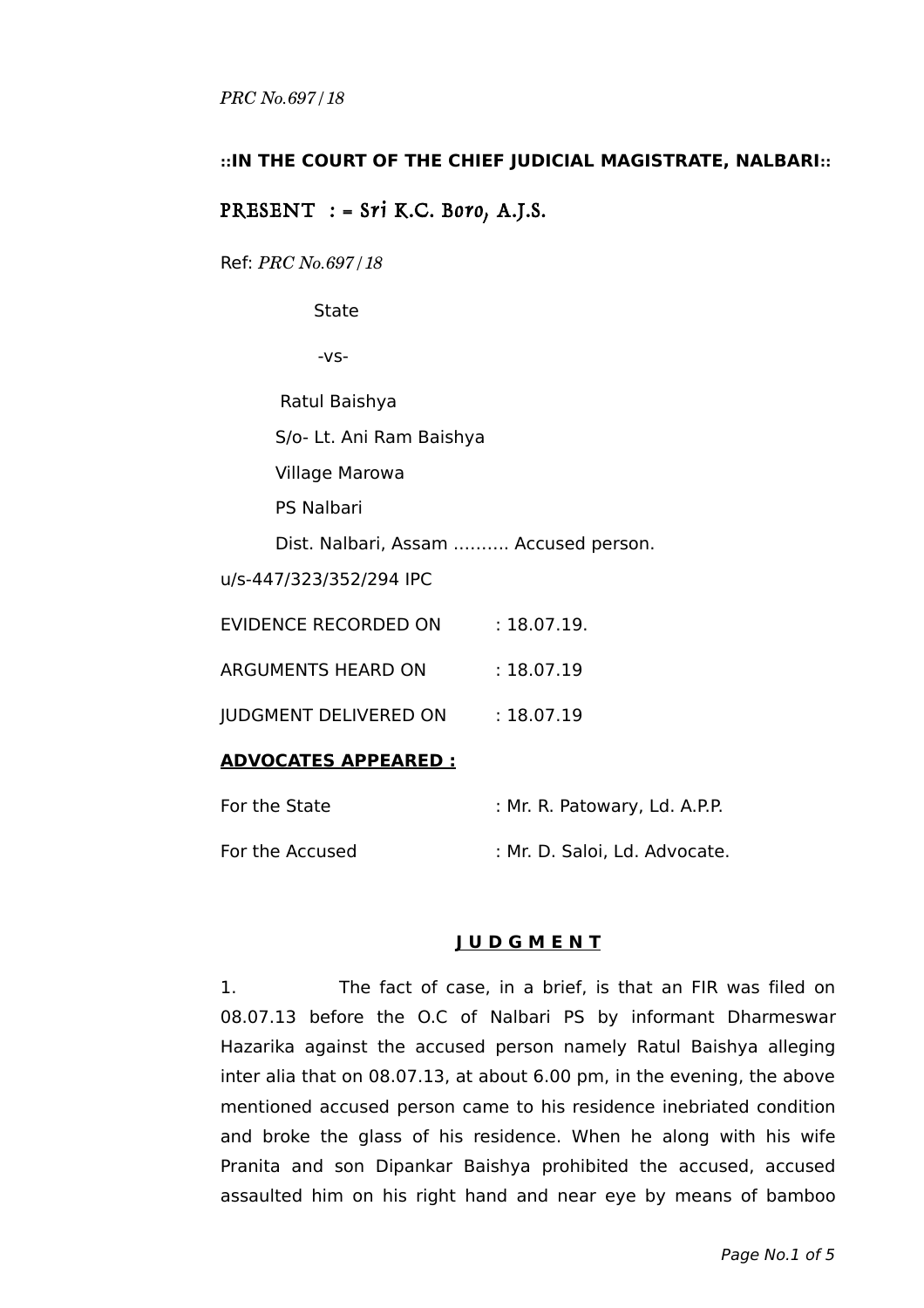lathi. Accused also assaulted his wife and son. The informant further alleged that earlier also, accused used to abuse them inebriated condition by using filthy languages. Hence, the case.

2. On receiving the case, Nalbari PS registered Nalbari PS Case No.537/13 u/s-447/325/427/294 IPC and started investigation. On completion of investigation, the I.O laid charge-sheet against the accused person namely Ratul Baishya u/s-447/323/352/294 IPC vide CS No.401/13 dated 30.09.13.

3. In pursuance of the process issued, the accused person appeared before the court and on his appearance the copies of the case as per the mandate of law u/s-207 Cr.P.C. were furnished to the accused person. Thereupon prima facie case was found against the accused person u/s-447/323/352/294 IPC and the substance of accusation u/s-447/323/352/294 IPC was explained to the accused person and he was asked whether he would plead guilty of the offences charged or claimed to be tried. He had pleaded not guilty and claimed to be tried.

4. During the trial, the prosecution side examined two (2) witnesses. 313 Cr.P.C statement of accused person was dispensed with. The defence side declined to adduce any evidence.

5. I have heard the argument of both the sides.

### **POINTS FOR DETERMINATION**

• Whether the accused person namely Ratul Baishya on 08.07.13 at about 6.00 pm, at village Marowa under Nalbari PS committed criminal trespass by entering into the homestead of informant Dharmeswar Hazarika and thereby committed an offence punishable u/s 447 IPC ?

• Whether the accused person namely Ratul Baishya on 08.07.13 at about 6.00 pm, at village Marowa under Nalbari PS voluntarily caused hurt to informant and thereby committed an offence punishable u/s-323 I.P.C.?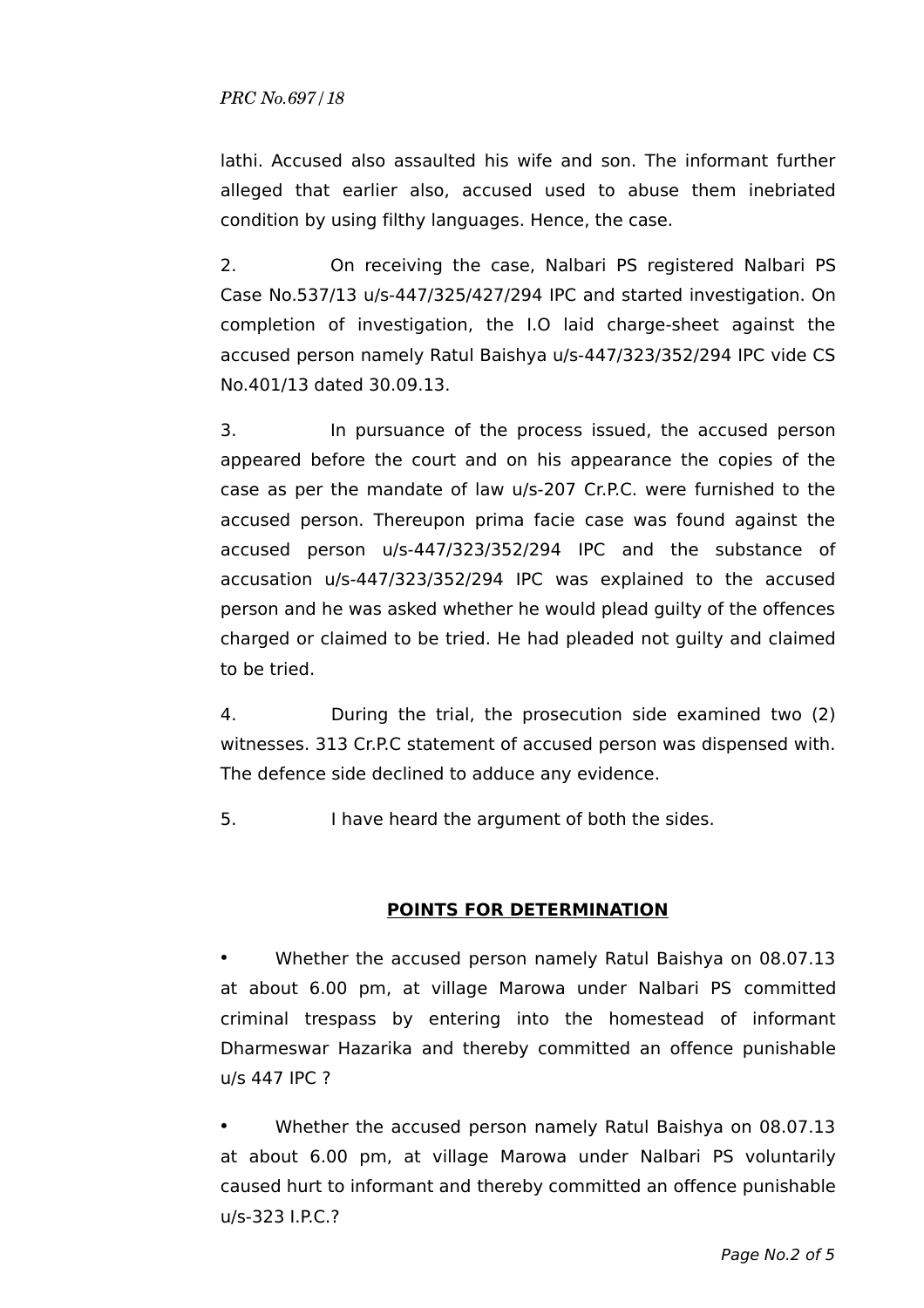• Whether the accused person namely Ratul Baishya on 08.07.13 at about 6.00 pm, at village Marowa under Nalbari PS used criminal force upon the wife and son of the informant and thereby committed an offence punishable u/s-352 I.P.C.?

• Whether the accused person namely Ratul Baishya on 08.07.13 at about 6.00 pm, at village Marowa under Nalbari PS uttered obscene words in a public place causing annoyance to informant and his family members and thereby committed an offence punishable u/s-294 I.P.C.?

### **DECISION AND REASONS THEREOF:**

6. PW.1 is Pranita Baishya. She deposed that the incident took place in the year 2013, one day, during the evening time. At that time, there was an altercation between her son and the accused. She further stated that they have amicably settled the matter outside the Court. She also stated that her husband i.e. informant has expired about two years ago. Ext.1 is the FIR and  $Ext.1(1)$  is the signature of her demised husband.

7. Defence declined to cross-examine this witness.

8. PW.2 is Dipankar Baishya. He deposed that informant is his father and accused is his paternal uncle. The incident occurred in the year 2013, one day, in the evening time. He stated that an altercation had taken place between him and the accused and now they have amicably settled the dispute outside the Court.

9. Defence declined to cross-examine this witness.

10. These are the materials on record.

11. From the materials on record, it is found that the informant of this case has expired. The prosecution witnesses viz. PW.1 and PW.2 have not implicated the accused person of commission of offence u/s-447/352/323/294 IPC. They have merely stated that on the day of the incident, PW.2 had engaged into an altercation with the accused due to a trivial issue and later on, the informant filed the FIR.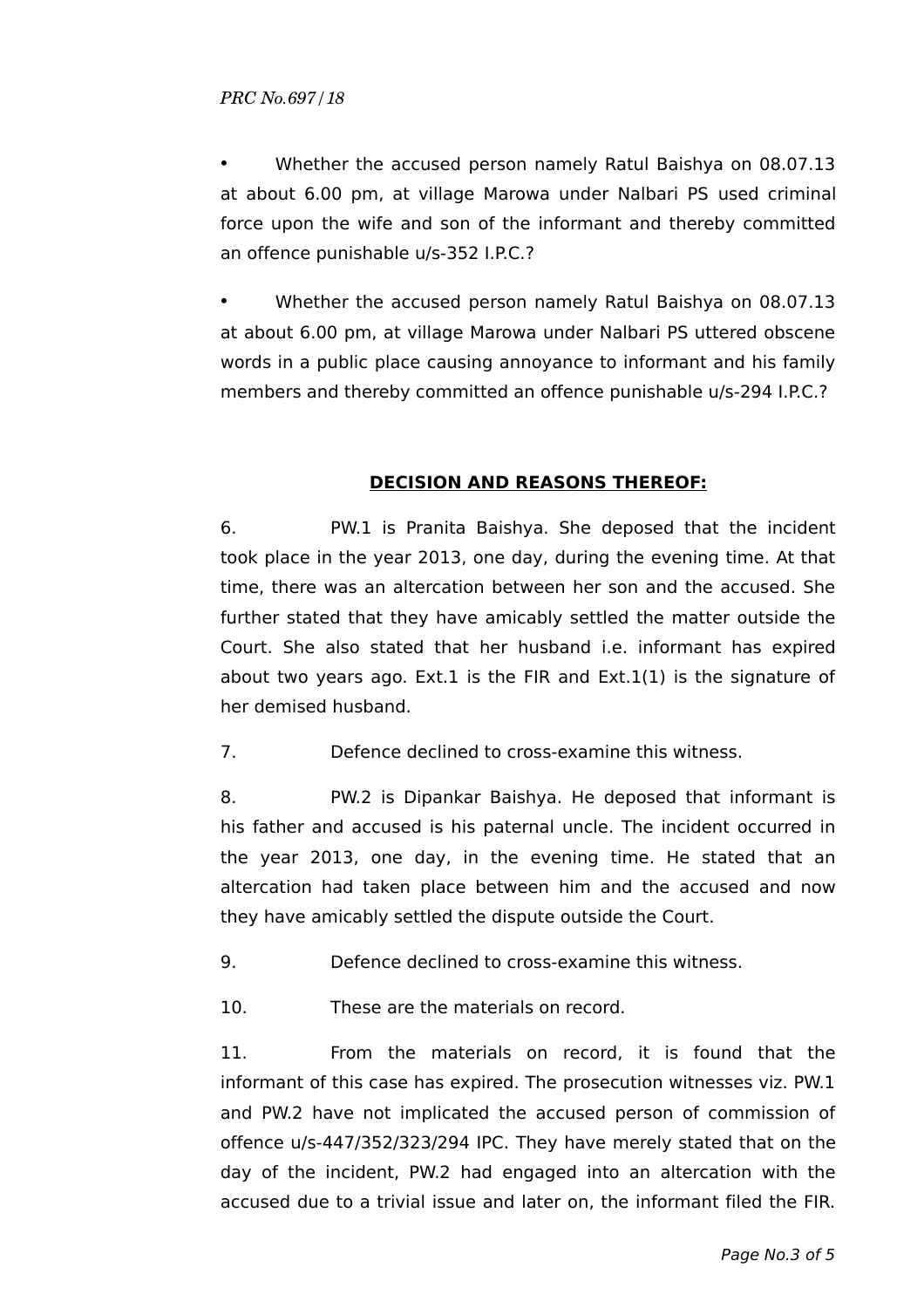The prosecution witnesses further stated that the matter has been amicably settled between the parties. They have not stated anything incriminating material regarding the incident against the accused person.

12. The evidence on record does not lucidly portray the necessary elements required to constitute offences u/s-447/352/323/294 IPC. The prosecution has failed to prove the guilt of the accused person beyond all reasonable doubt.

13. In the backdrop of the entire evidence on record and taking into account the facts and circumstances of the case, the accused person namely Ratul Baishya is acquitted of the offences u/s-447/352/323/294 IPC and set at liberty forthwith.

14. Bail bonds will stand cancelled after expiry of the appellate period.

15. Judgment is written in separate sheets and delivered in open court.

Given under my hand and seal of this court on this the  $18<sup>th</sup>$ day of July, 2019.

> **(Sri K.C. Boro) Chief Judicial Magistrate, Nalbari**

Dictated and corrected by me

 **(Sri K.C. Boro) Chief Judicial Magistrate, Nalbari** 

Jitul